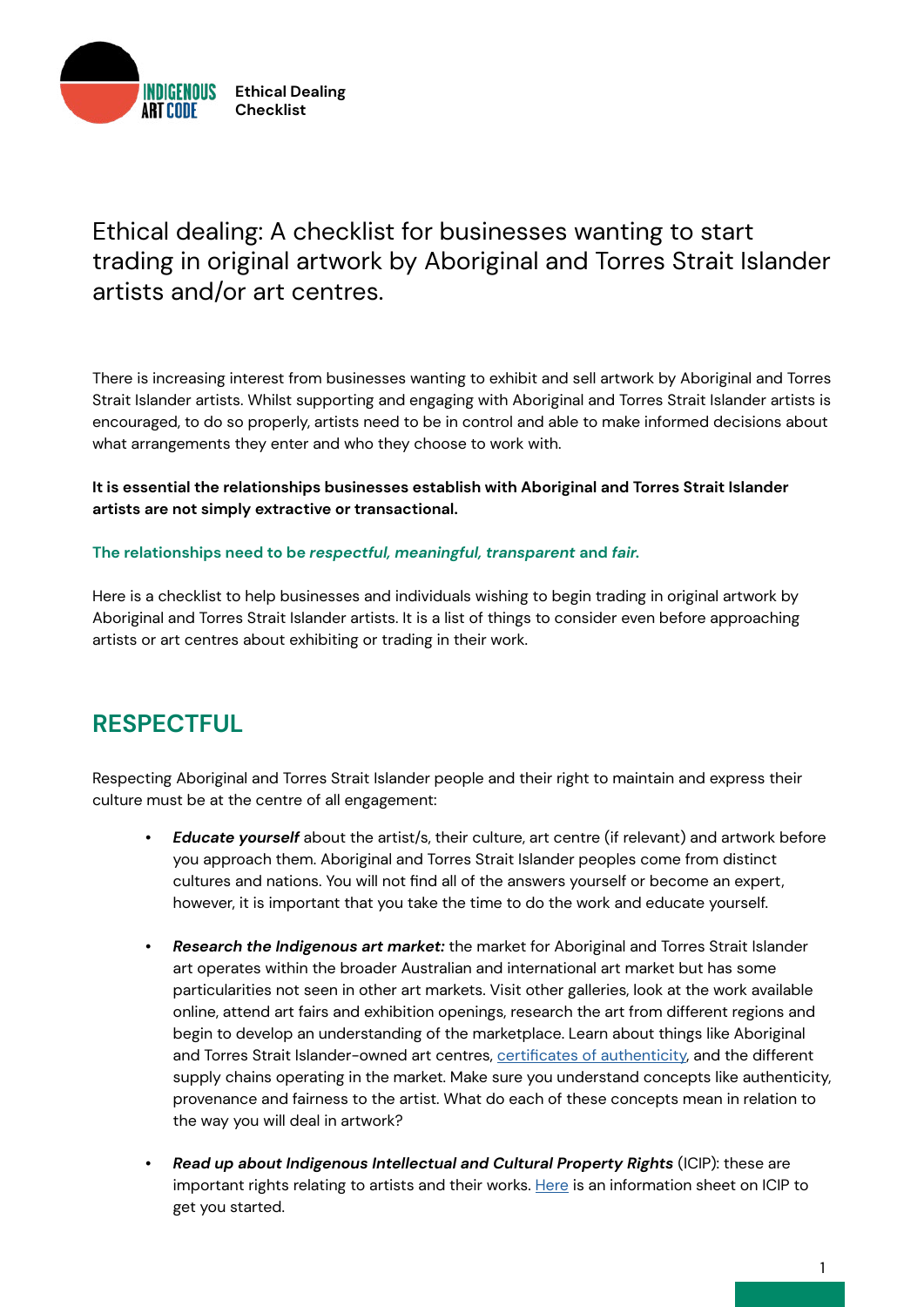

*• Understand your obligations under the Resale Royalty Scheme:* if you are new to the trade of artwork, learn about your legal obligations under the Commonwealth Government's [Resale Royalty Scheme.](https://www.resaleroyalty.org.au/)

# **MEANINGFUL**

*• Consider why you wish to work with an Aboriginal and Torres Strait Islander artist or art centre?* If you express a desire to support Aboriginal and Torres Strait Islander artists and their communities through your engagement, this needs to be genuine and provide meaningful benefit to the artist/s involved. Showing respect and building the relationship (see above) and entering fair arrangements (see below) is how you demonstrate and express this meaningful support. No artist wants their name, culture and artwork exhibited or sold without being treated fairly and shown true respect. *Think carefully and honestly about your motivations. Your actions must match your words.*

## **TRANSPARENT**

Artists and art centres have the right to make informed choices and fully understand any arrangement before they agree to it. This means dealers must openly and actively provide accurate and transparent information to artists.

The work of many Aboriginal and Torres Strait Islander artists and art centres across the country is highly sought-after and many have well-established relationships in the marketplace. **If you plan to approach an art centre, carefully research their history, the artists they work with and their position in the market.** Many art centres have been operating for decades and have long-standing relationships with dealers. It is up to the art centre if they wish to engage with your business. You will need to demonstrate what value you can bring to the artists and art centre.

• When you approach an artist or art centre, you **need to be able to clearly communicate**  what you are proposing and the value you will bring to the artists and art centre. *What arrangement are you offering to them? The arrangement consists of more than just the commission rate (e.g.. 40% of sale price). You might discuss whether you will purchase the artwork upfront or take it on consignment. The arrangement needs to*  include details of what work you will do and what services will be included. The best way to provide this detailed information is in the form of a written agreement drafted by a lawyer. The Arts Law Centre of Australia has a range of templates of best practice written [agreements available for purchase.](https://www.artslaw.com.au/info-hub/results/?i_am=anybody&looking_for=sample-agreements&about_search=anything&paginate=1&order_by=relevance&query=)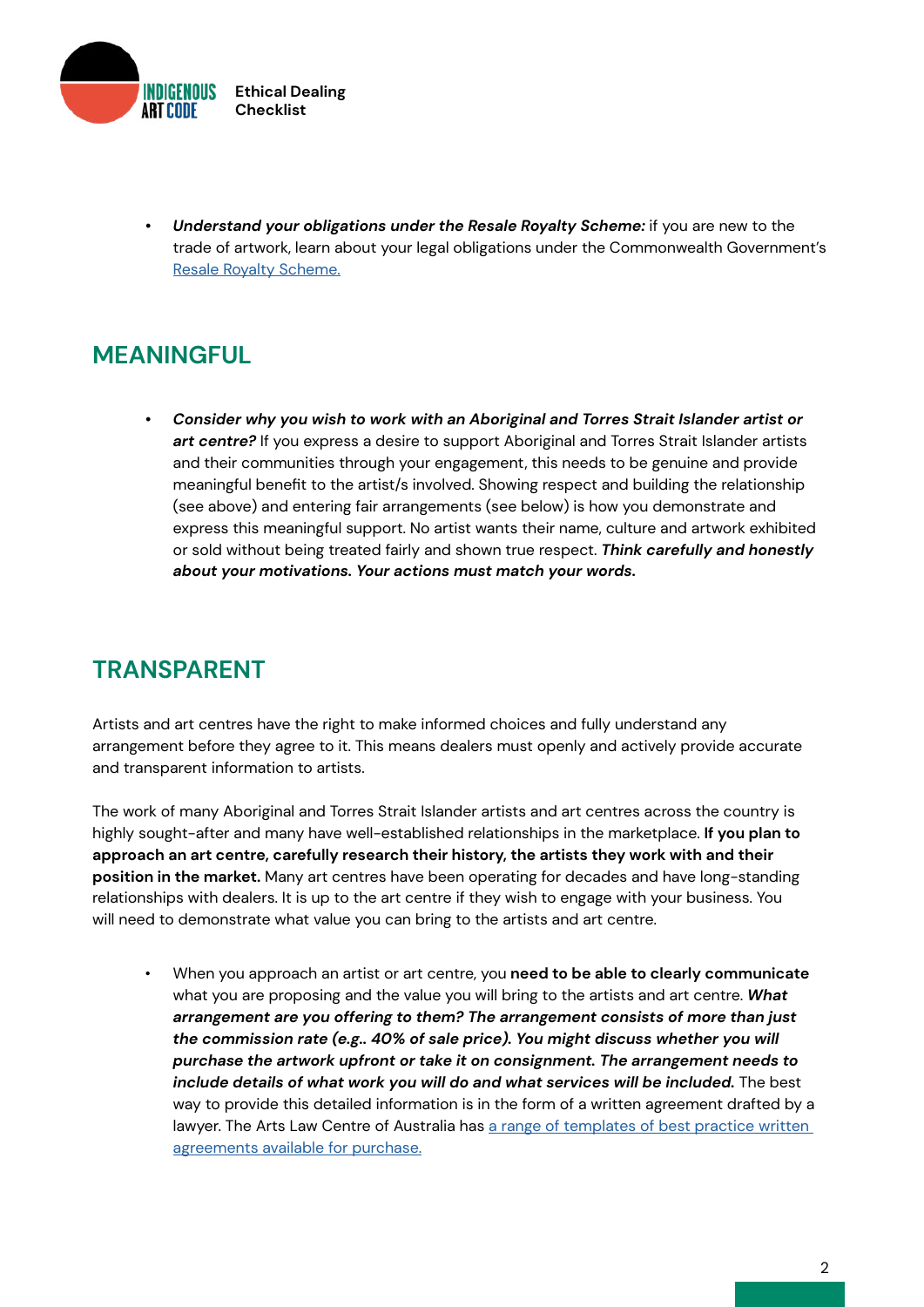

- *• Be prepared to provide information around your business structure and supply chains.*
- *• Think about the details, do your homework and develop a business plan.*
- *• Don't make assumptions or decisions on behalf of artists or art centres. Enable artists or their art centres to maintain agency and make empowered and informed decisions by presenting them with all the information.*

# **FAIR**

For a range of reasons artists are not always in a position to negotiate the terms of a contract equitably. This is particularly relevant when you are working with independent, previously unrepresented artists. Consider what power imbalances may be at play between you and the artist/s you plan to approach and whether artists are in a position to negotiate on a level playing field.

Artists must be paid fairly for their artwork. Fair means:

- Artists gaining meaningful benefit;
- The agreement is not to the artists' detriment;
- All parties understand the terms of the contract;
- Artists are supported to access independent advice;
- A level playing field with access to transparent information;
- A cooling off period, right to terminate and price information is included the contract.

For artists to know what is fair they need to fully understand what is on offer (the terms of the deal), including who gets what percentage in the deal. Artists have the right to negotiate any arrangement they enter, so be prepared for and open to that negotiation. Artists also need to be encouraged and supported to access independent legal advice on an agreement before they enter them.

Consider your proposal against the above description of fair remuneration. A good question to ask yourself is: *'Would I or my business be happy to trade places with the artist in the deal I'm proposing?'*

### **Becoming a Dealer Member of the Indigenous Art Code**

Once your business is actively trading (not before) in artwork by Aboriginal and Torres Strait Islander artists you can [apply for Dealer Membership with the Indigenous Art Code.](https://indigenousartcode.org/become-a-member-or-supporter/)

Dealer Members are committed to fair and ethical trade with Aboriginal and Torres Strait Islander artists, and transparency in the promotion and sale of artwork. As a Dealer Member and signatory to